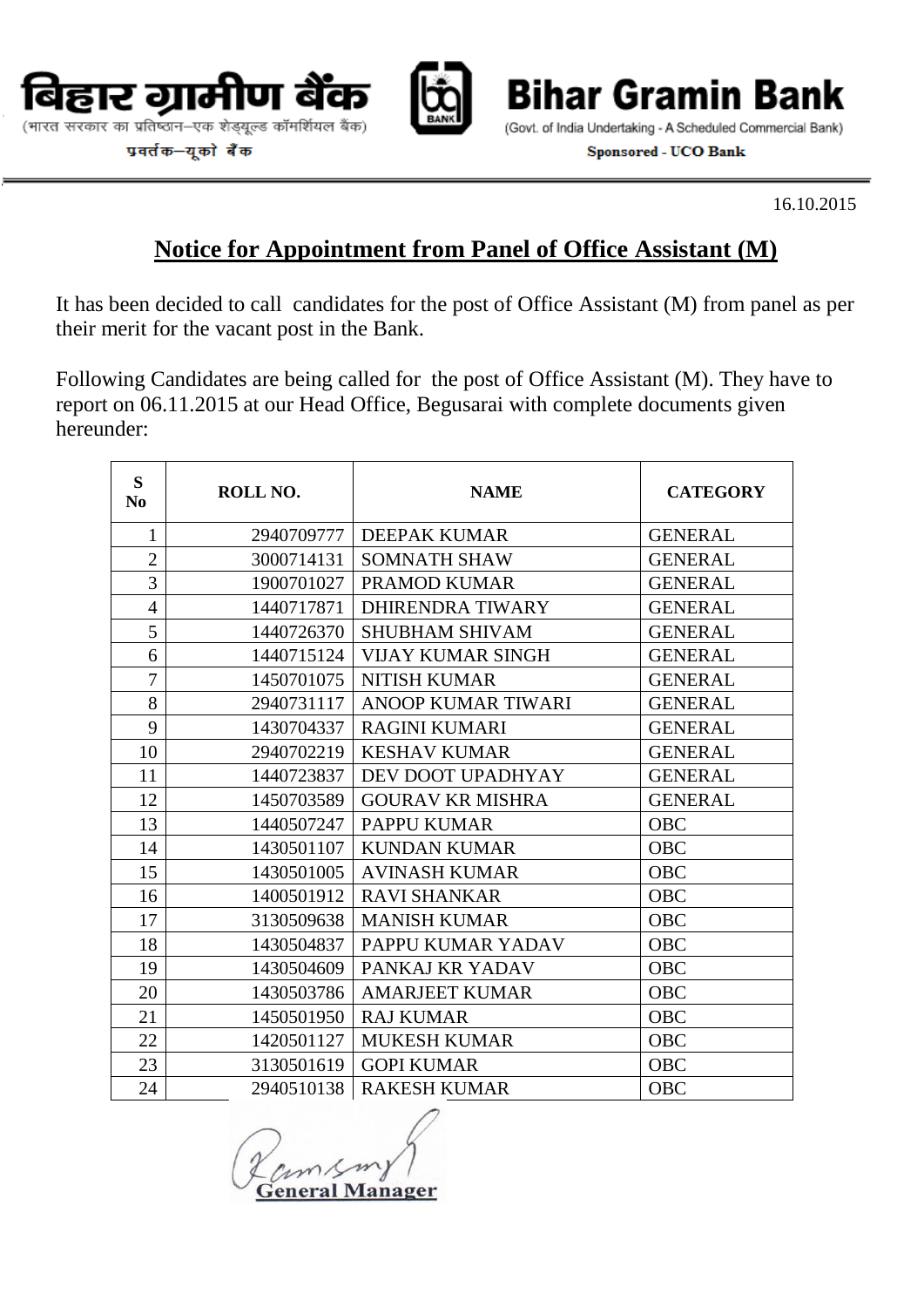## **NOTICE FOR REPORTING AS AN OFFICE ASSISTANT (M)**

#### **TERMS & CONDITION FOR JOINING AS AN OFFICE ASSISTANT (M)**

**1. (a) You have to report at Bank's Head Office on 06th November' 2015 (as advised below) with Certificate in support of your character issued within last three month from two Gazetted officers on the prescribed format (If not Submitted during Interview).**

**(b) You have to produce fitness certificate from a Medical Officer not below the rank of a Civil Surgeon on prescribed format in support of your physical and mental fitness for efficient service in the Bank.**

 **(c) You have to produce Original Certificates, Marks Sheets and Admit Cards of Educational Qualification related 10th Class to Graduation as applicable for the post for which you have applied.** 

 **You have to submit your original educational certificates in Bank for the purpose of verification from concern institutions.** 

**(d) You have to produce original letter of relieving from the present employer, if any,**

**(e) SC / ST / OBC Candidate must bring caste certificate / OBC (Non-Creamy Layer) Certificate in original, issued by the Competent Authority. The OBC (Non-Creamy Layer) Certificate should be issued by the Competent Authority (not below SDO rank officer) in the prescribed format within one year as on 01.06.2014.**

**(f) PWD candidates should have to produce Disability Certificate issued by the Competent Authority as per provision of IBPS, Mumbai.**

- 2. **Two copies of your same Passport size photographs which were pasted in your call letters (for written examination & interview) along with other documents given on our website must be brought & submitted on your reporting**.
- 3. **You have to produce your "AADHAR CARD" for the purpose of your identity proof.**
- 4. You have to furnish a **BOND with the condition to remain in Bihar Gramin Bank's service for a period of Two years or payment of a sum of Rs 100000/- (Rupees One Lac) only as compensation to the Bank**. **The Bond should be signed by some respectable person, whose copy of KYC, having address should be submitted with the said BOND.**
- 5. **You have to submit your original educational certificates in Bank for the purpose of verification from concern institutions**.
- 6. You will be on probation for a period of ONE YEAR which may be extended; you will be confirmed in the Bank's service thereafter, subject to the Bank's satisfaction with your performance, service record and conduct.
- 7. You shall serve the Bank in such capacity and at such place as you may be directed from time to time by the bank, and shall devote your whole time and attention to the Bank's work.
- 8. During your employment in the Bank, you shall not engage yourself directly or indirectly –

(a) In any business or profession other than that of the Bank.

relatives.

(b) As an Agent or canvasser / do insurance business, either in your own name or in the name of your close

(c) As Director of any Limited Company or a partner in a partnership firm or interest in any venture of profit. BIHAR GR

9. Your service in the Bank will be governed by Bihar Gramin Bank (Officers and Employees) Service Regulation 2010 (Amended 2013) and subject to change if any, as per instruction / guidelines issued by Sponsor Bank/ NABARD/ Board of the Bank.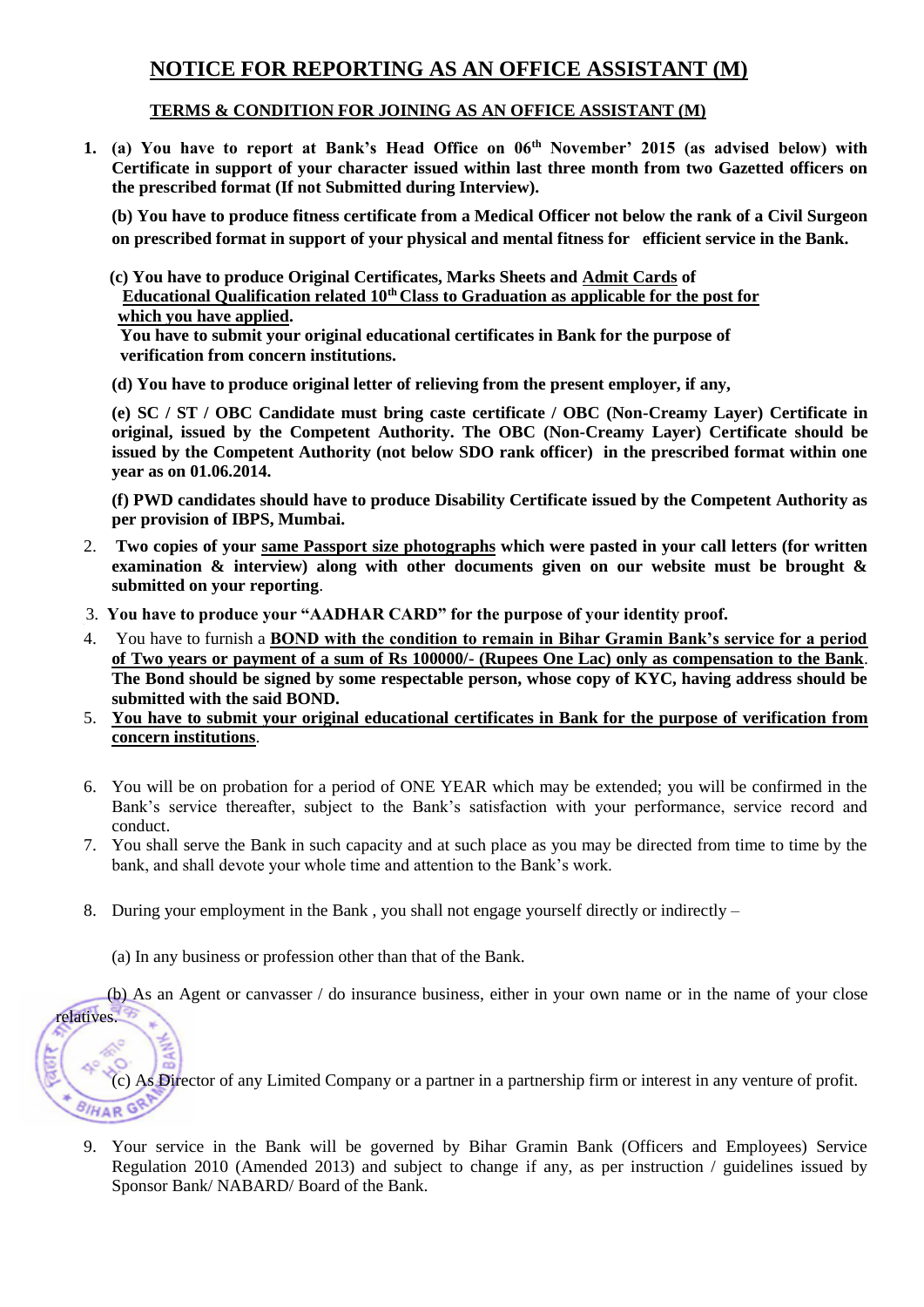- 10. The Bank shall be entitled at its sole discretion to terminate your services at any time during the period of your probation, if your services and / or conduct are considered unsatisfactory or replied from the referees offered by you regarding your conduct and character are either not forthcoming or considered not satisfactory.
- 11. During probation, your employment is terminable at any time by one month's notice or payment of one month's emoluments in lieu thereof on either side.
- 12. Your services are transferable solely at the discretion of the Bank at any center where the Bank has its offices / branches at present or may open in future.
- 13. The Bank shall be the sole judge in all matters regarding your work conduct and capacity and of the Bank's requirement and its decision regarding your fitness or otherwise for continued training of retention in service and confirmation shall be final.
- 14. Initially , you will be posted at any office / Branch of the Bank for job training and subject to your suitability and / or successful completion of probation period, you will be advised your regular posting depending upon the Bank's requirement.
- 15. Your posting for job training during the period of probation will not be deemed to be temporary posting for any purpose whatsoever and you will have to make your own arrangements for your stay at such center. You will also not be entitled to Diem allowance during the period of probation and training.
- 16. No traveling or any other allowance / expenses will be payable to you for your reporting to the Bank on duty at the first place of your posting.
- **17. Your above appointment is provisional and subject to verification of essential documents, declarations and information submitted by you to the Bank. If any document, declaration, information is /will be found to be false, the Bank will be at liberty to terminate your services immediately without assigning any reason.**
- 18. If you are agree with the above terms & conditions, **please submit a copy of this letter of Offer for appointment after putting your signature thereon in token of your acceptance to us on 06th November' 2015 at Bank's Head Office, Gramin Bank Chowk, Begusarai (Bihar) at 09.00 AM**, failing which , it would be construed that you are not interested in our offer and in such case this offer for your employment shall automatically be treated as lapsed and withdrawn.
- **19. Candidates who failed to submit the required certificates / documents on the date of reporting or with incomplete certificates/ documents will not be allowed to join.**

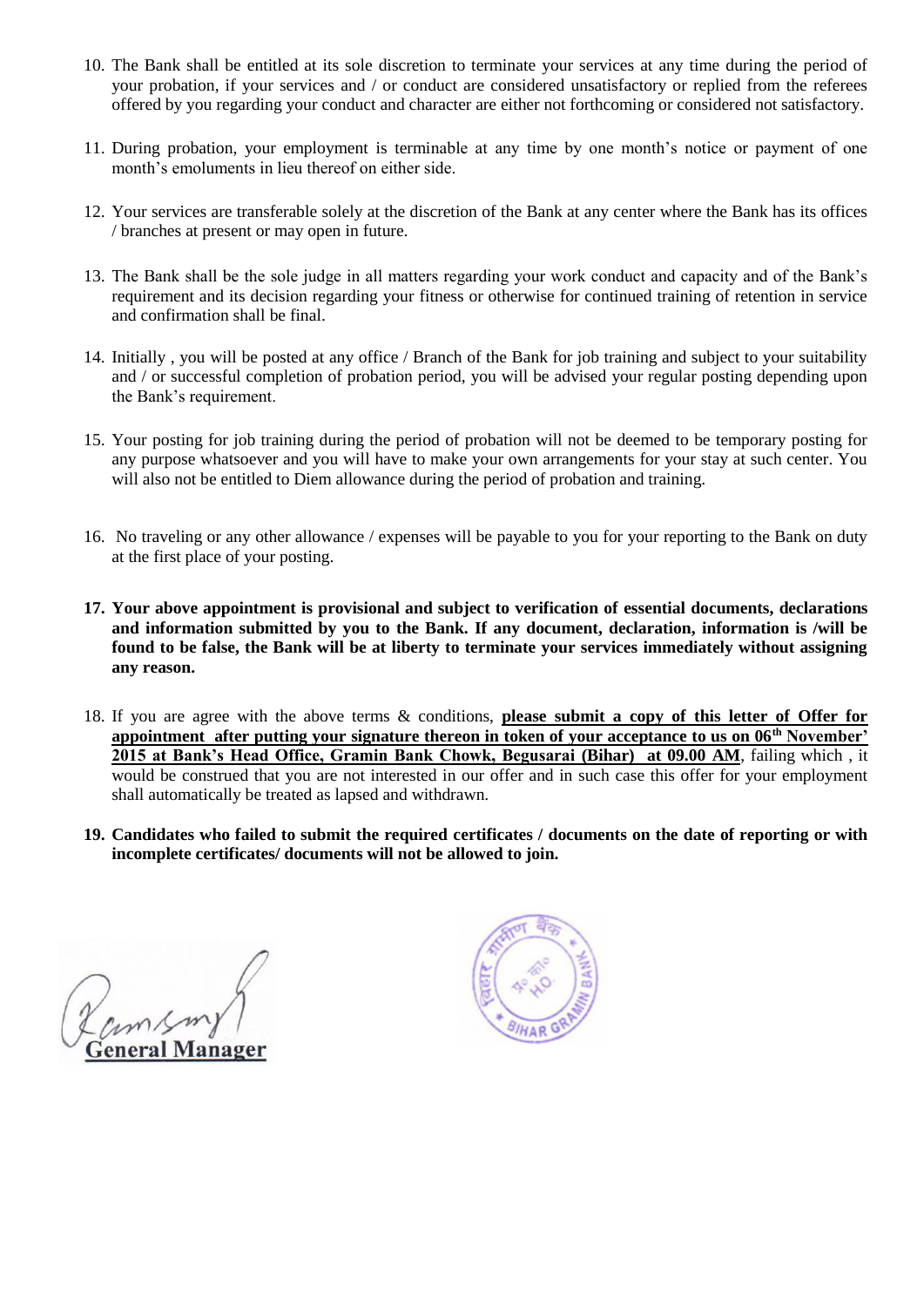#### **ON STAMP PAPER AS APPLICABLE AS OF BOND**

#### **(Rs 100/- Non Judicial Stamp)**

#### **BOND TO BE EXECUTED BY OFFICE ASSISTANT (M )**

Whereas I, ------------------------------------------Son/Daughter of-----------------------------------------

Resident of -----------------------------------------Distt. --------------------------State-----------------have been appointed as JMG Scale-I officer in group 'B' in Bihar Gramin Bank in terms of Bank's appointment letter No------------------------- ----------------------dated------------------. I ----------------------------------------- appointed as Officer Junior Management

Scale I hereby state that I shall not leave the service of the Bank till completion of Two years period from the date of joining. In the event I leave or propose to leave the service of the Bank before expiry of the aforesaid 2 (Two) year period, I shall pay to the Bank a sum of Rupees One Lakh only as liquidated damages before leaving the Bank or before being relieved from Banks service. I bound myself and undertake to pay the aforesaid amount of Rupees One Lakh only without any demur merely on demand by the Bank. In case of any breach of these terms on my part, Bank shall be entitled to take suitable legal steps to recover the said amount of Rupees One Lakh only from me.

The amount specified above shall constitute a debt owing to the Employer-Bank and shall be recoverable from the Employee and the Surety jointly and severally with interest thereon at the rate 12% per anum till payment.

IN WITNESS whereof, the EMPLOYEE  $&$  the SURETY have put their signature in the presence of the witnesses.

Signed and delivered by the party of the first part i.e. the Employee having read and understood the contents terms of this Agreement.

**Executed on ---------------------day of ------------------2015 at**

**(Signature of Executants')** 

**Name:**

#### **Post of Appointment: Office Assistant (M)**

**Place:**

#### **Surety: (KYC of Surety should be enclosed with this Bond)**

- **1. Signature-**
- **2. Name-**
- **3. Address-**
- **4. Contact no:**

**WITNESS : Signature:** 

 **Name & Address:**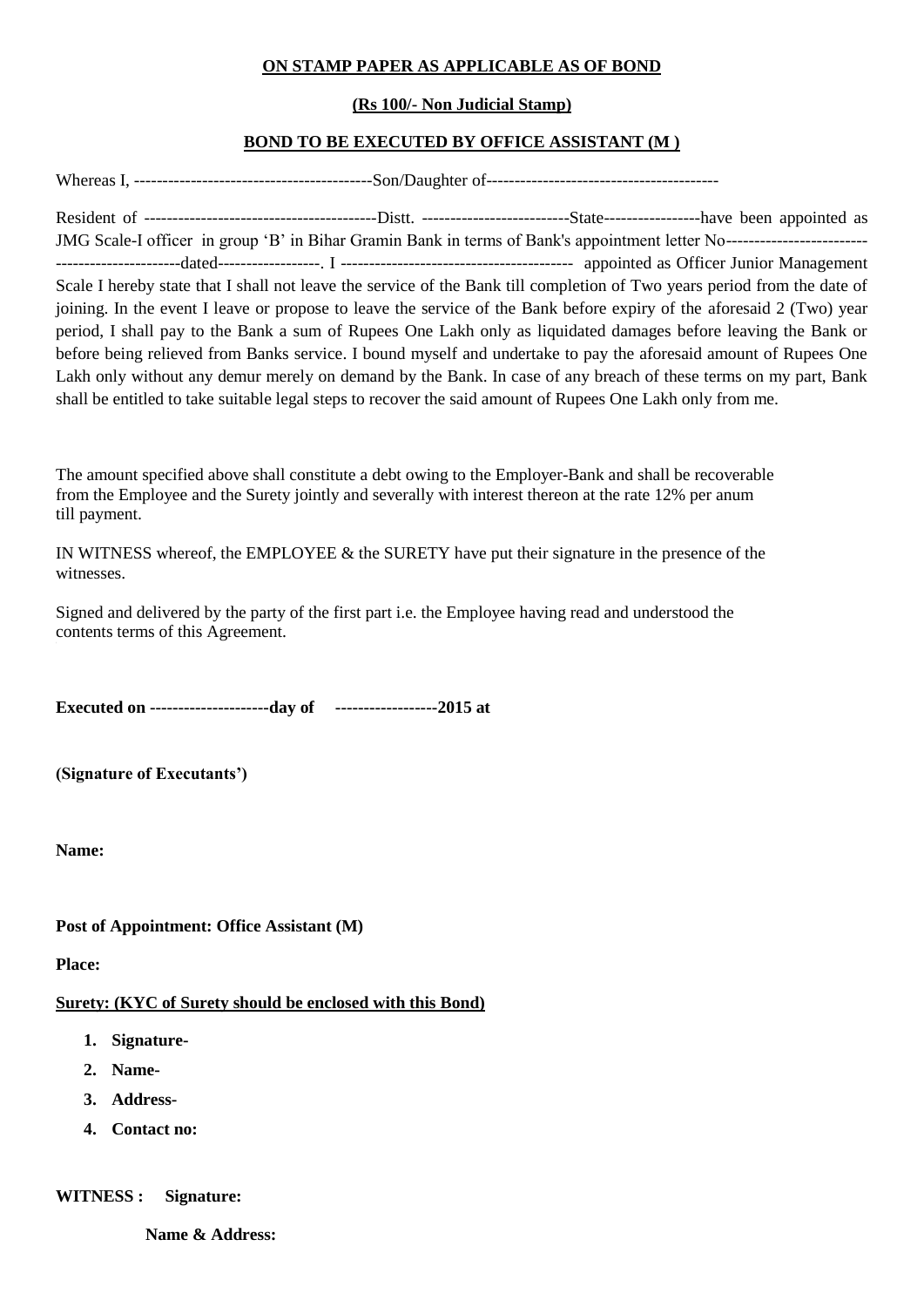#### **FORM OF CERTIFICATE OF CHARACTER**

His / Her conduct and behavior are good. He / She is not involved in any activity which will make him / her unsuitable for a responsible position in Government employment or Corporate employment.

#### **Signature of Gazetted Officer with Seal**

Name of Officer:

Post:

Contact no:

---------------------------------------------------------------------------------------------------------------------

#### **FORM OF CERTIFICATE OF CHARACTER**

His / Her conduct and behavior are good. He / She is not involved in any activity which will make him / her unsuitable for a responsible position in Government employment or Corporate employment.

#### **Signature of Gazetted Officer with Seal**

Name of Officer:

Post:

Contact no.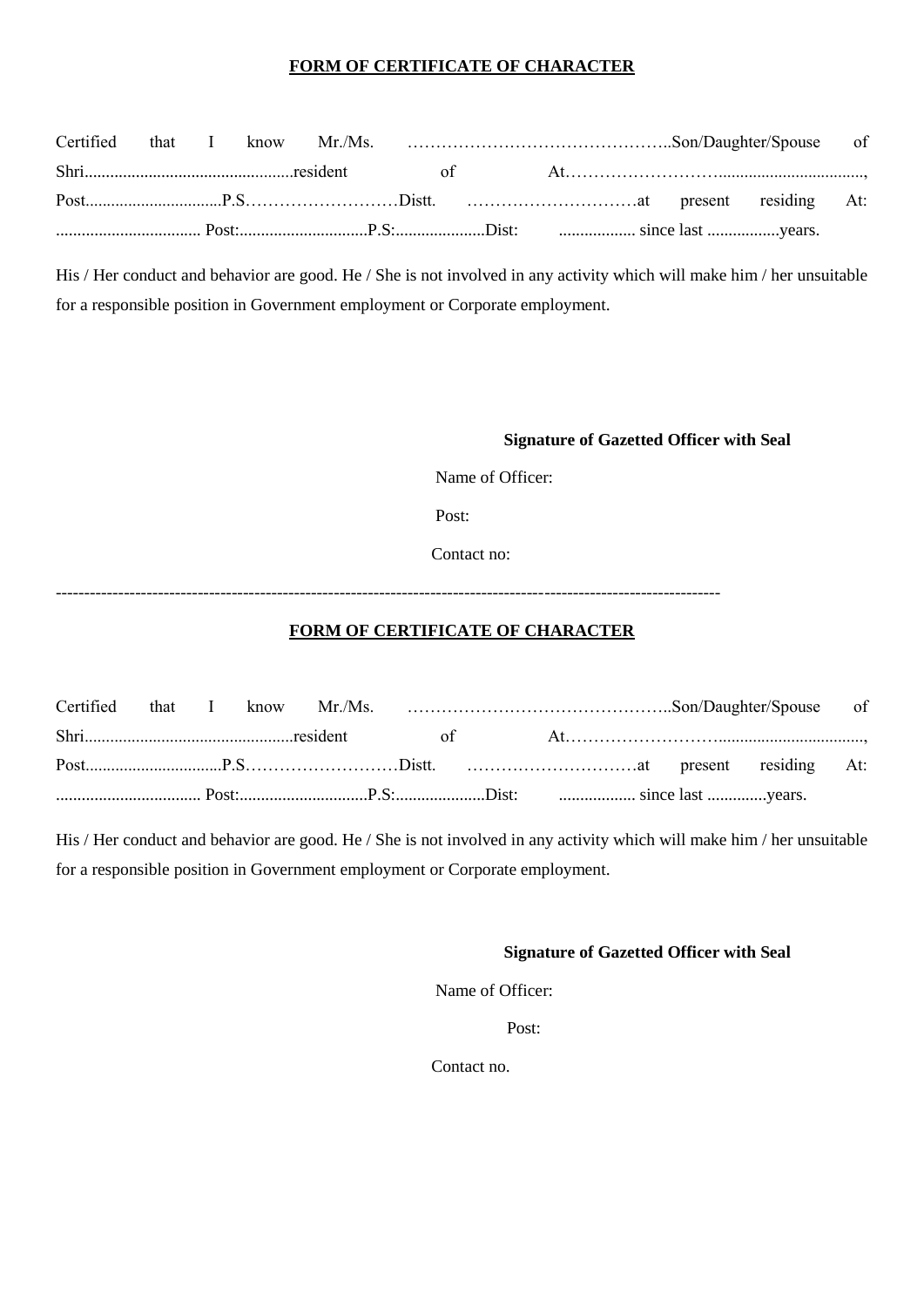#### **FORM OF MEDICAL CERTIFICATE**

| $\mathbf{1}$            | Name:                                          |                                     |                |                 |        |  |  |  |  |  |  |
|-------------------------|------------------------------------------------|-------------------------------------|----------------|-----------------|--------|--|--|--|--|--|--|
| $\boldsymbol{2}$        | Date of Birth:                                 |                                     |                |                 |        |  |  |  |  |  |  |
| $\mathbf{3}$            | Father's/Spouse's Name:                        |                                     |                |                 |        |  |  |  |  |  |  |
| $\overline{\mathbf{4}}$ | <b>Identification Mark:</b>                    |                                     |                |                 |        |  |  |  |  |  |  |
| 5                       | <b>Chest Size:</b>                             |                                     |                |                 |        |  |  |  |  |  |  |
| 6                       | <b>Chest Expandability:</b>                    |                                     |                |                 |        |  |  |  |  |  |  |
| 7                       | <b>General</b>                                 | <b>Build</b>                        |                | Height          | Weight |  |  |  |  |  |  |
|                         |                                                | Anemia                              |                |                 |        |  |  |  |  |  |  |
| 8                       | <b>CVS</b>                                     | <b>Heart Rate &amp; Rhythm</b>      |                | <b>ECG</b>      |        |  |  |  |  |  |  |
|                         |                                                | <b>B.P. Supine Sitting</b>          |                | <b>Standing</b> |        |  |  |  |  |  |  |
| 9                       | RS:                                            | <b>NO Investing Required if NAD</b> |                |                 |        |  |  |  |  |  |  |
| 10                      | <b>Hydrocele &amp; Hernial Orifices</b>        |                                     |                |                 |        |  |  |  |  |  |  |
| 11                      | <b>CNS: Whether any abdominally detected</b>   |                                     |                |                 |        |  |  |  |  |  |  |
| 12                      | <b>Vision</b><br><b>Spectacles (Power) VA:</b> |                                     |                |                 |        |  |  |  |  |  |  |
| 13                      | <b>Prostate enlargement</b><br>Hydrocele       |                                     |                |                 |        |  |  |  |  |  |  |
| 14                      | <b>Ears</b>                                    |                                     | <b>Hearing</b> |                 |        |  |  |  |  |  |  |
| 15                      | <b>Present Medications:</b>                    |                                     |                |                 |        |  |  |  |  |  |  |
| 16                      | <b>Past History:</b>                           | (a) Medical                         |                | (b) Surgical    |        |  |  |  |  |  |  |
| 17                      | <b>Drug Allergies:</b>                         |                                     |                |                 |        |  |  |  |  |  |  |
| 18                      | <b>Family History: Any Hereditary disease</b>  |                                     |                |                 |        |  |  |  |  |  |  |
| 19                      | <b>Blood</b>                                   |                                     | Hemoglobin:    |                 | DC:    |  |  |  |  |  |  |
| 20                      | <b>Blood Group &amp; Rh Type:</b>              |                                     |                |                 |        |  |  |  |  |  |  |
| 21                      | <b>VDRL:</b>                                   |                                     |                |                 |        |  |  |  |  |  |  |
| 22                      | <b>Glucose Tolerance:</b>                      |                                     |                |                 |        |  |  |  |  |  |  |
| 23                      | <b>Urine Examination:</b>                      |                                     | <b>FBS</b>     |                 |        |  |  |  |  |  |  |
| 24                      | X-Ray<br>Chest,<br>(Optional)                  | <b>P.A.</b><br><b>View</b>          | <b>PPBS</b>    |                 |        |  |  |  |  |  |  |
|                         |                                                |                                     |                |                 |        |  |  |  |  |  |  |

I do hereby certify that I have examined Sri/Smt .................................................a candidate for employment in **Bihar Gramin Bank** and cannot discover that he/she has any disease, constitutional affection, or bodily infirmity except.......................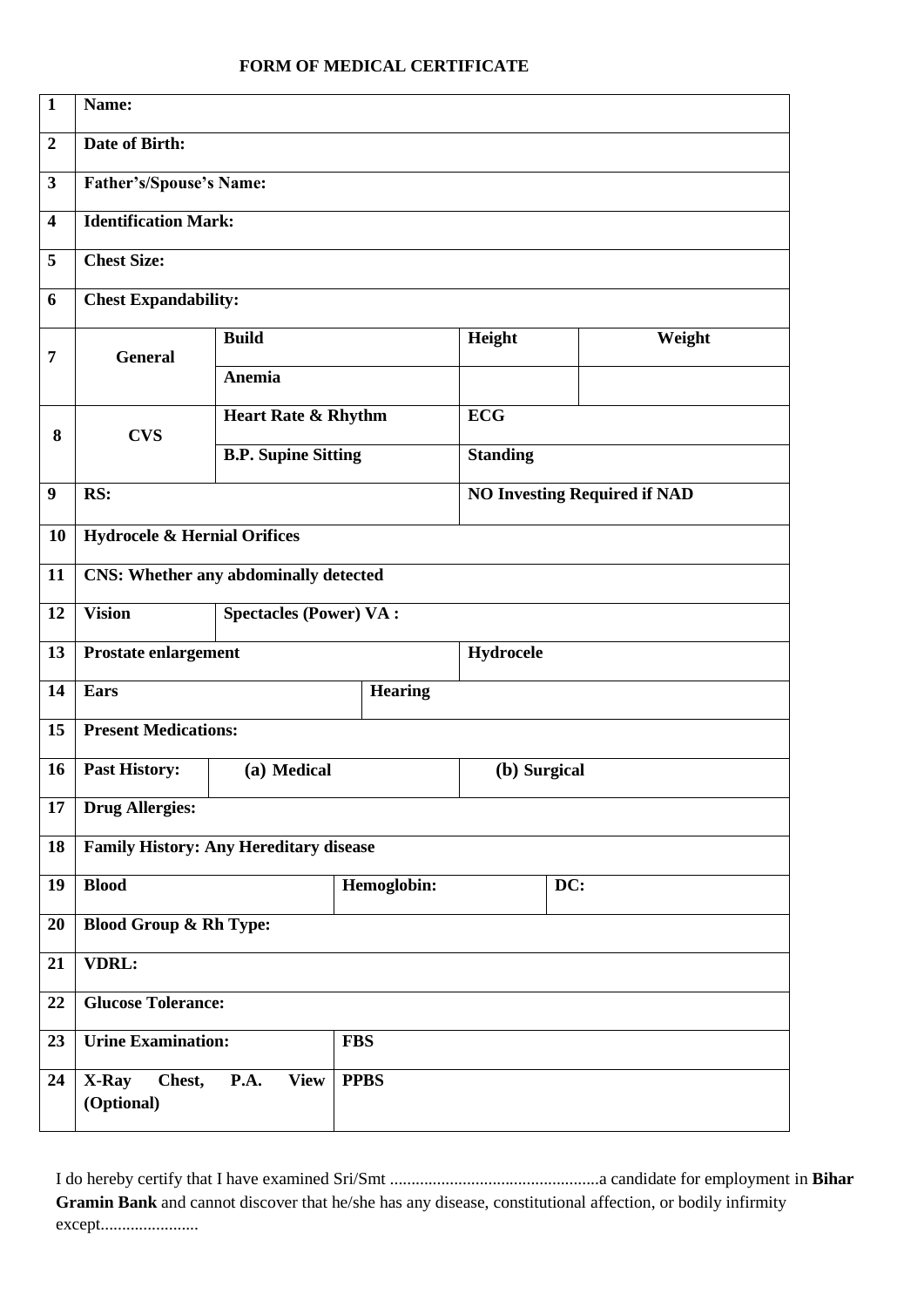I consider/ do not consider this s; disqualification for employment under Bihar Gramin Bank. His/ Her age according to his/her own statement is ...........year, and by appearance about.............year.

Place:

Date: Signature of Medical Officer (Civil Surgeon or a Medical Officer authorized

by the Civil Surgeon)

Signature of Candidate:. Regd. No:-

Seal :-

Attested:

**NB: (Signature of the candidate to be attested by the certifying Medical Officer)**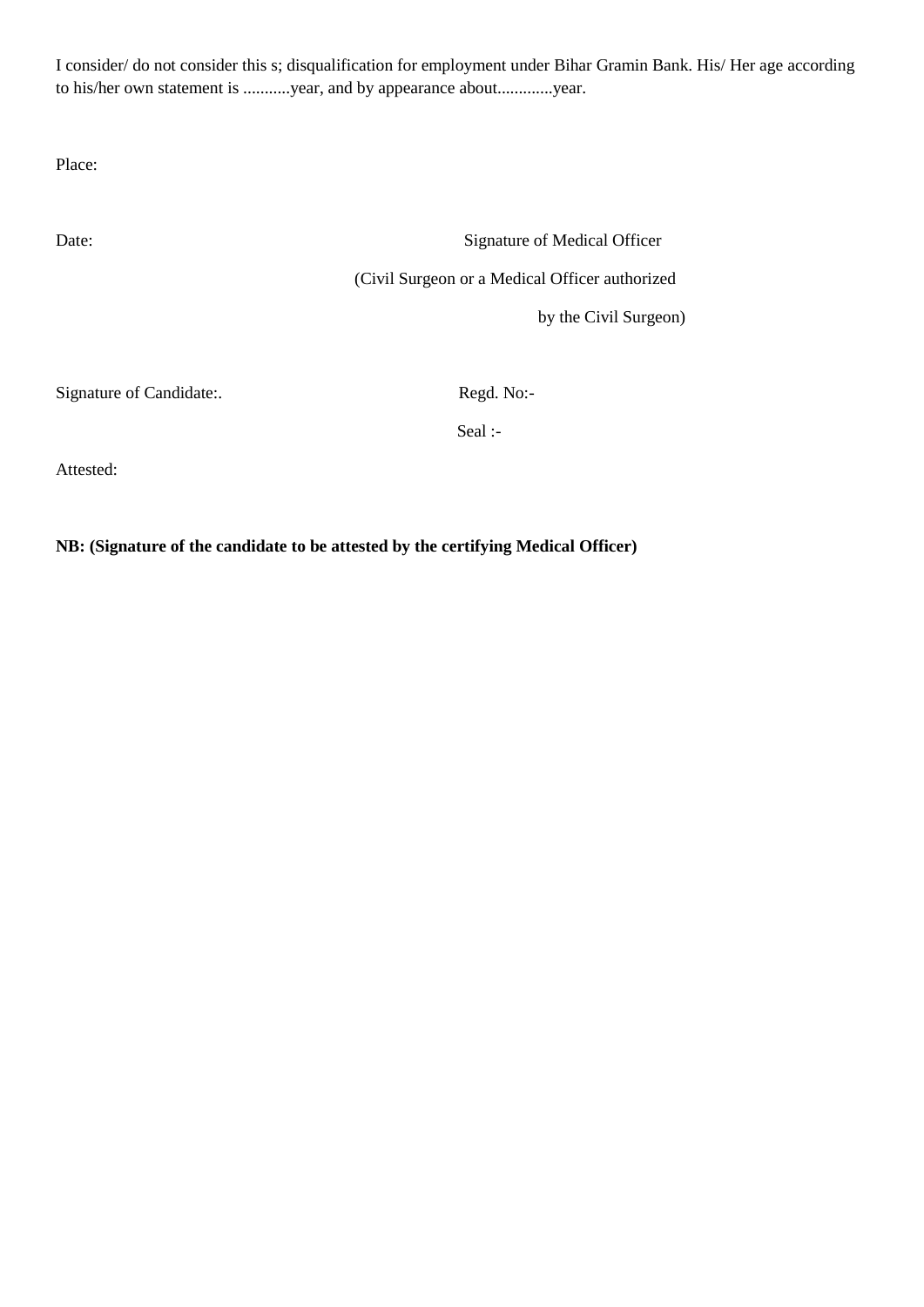#### **(On Non-Judicial Stamp Paper worth of Rs 100/-)**

#### **DECLARATION-CUM -AFFIDAVIT BY THE CANDIDATE**:

In the court of…………………………………………Executive Magistrate,

#### **AFFIDAVIT**

My Selection as an Office Assistant (M)

| following facts that: |  |  |  |  |  |  |
|-----------------------|--|--|--|--|--|--|

1. The information given by me to the bank regarding my age, Educational Qualifications. Nationality, Caste, percentage of mark obtained in the qualifying examinations, present employment, previous employer and other details furnished in the Application Form and Attestation form, for obtaining appointment in the bank is true and correct.

2. I know that the appointment in the bank is given to me on the basis of information provided by me and the appointment can be cancelled / terminated at any time if anything found incorrect.

3. My home state is ............................................

4. I declare that I have not been working anywhere at the time of appointment in the bank /or my current company / organization of employment is…………………………………..

5. That I was not any time convicted and or accused in any case before any civil and / or criminal court.

6. That I was convicted and /or accused in the following cases: No………………………

7. That no other case / proceeding / inquiry of any nature are continuing

8. That I intend to produce this affidavit before Bihar Gramin Bank, Head Office, Begusarai for the purpose of being considered for employment by Bihar Gramin Bank.

Identified by

Advocate...... ................ (place) DEPONENT

The above named deponent being identified by Mr. ................................................. advocate, (place) ……………………….appears before me and states on oath that the contents of this affidavit are to best of his knowledge.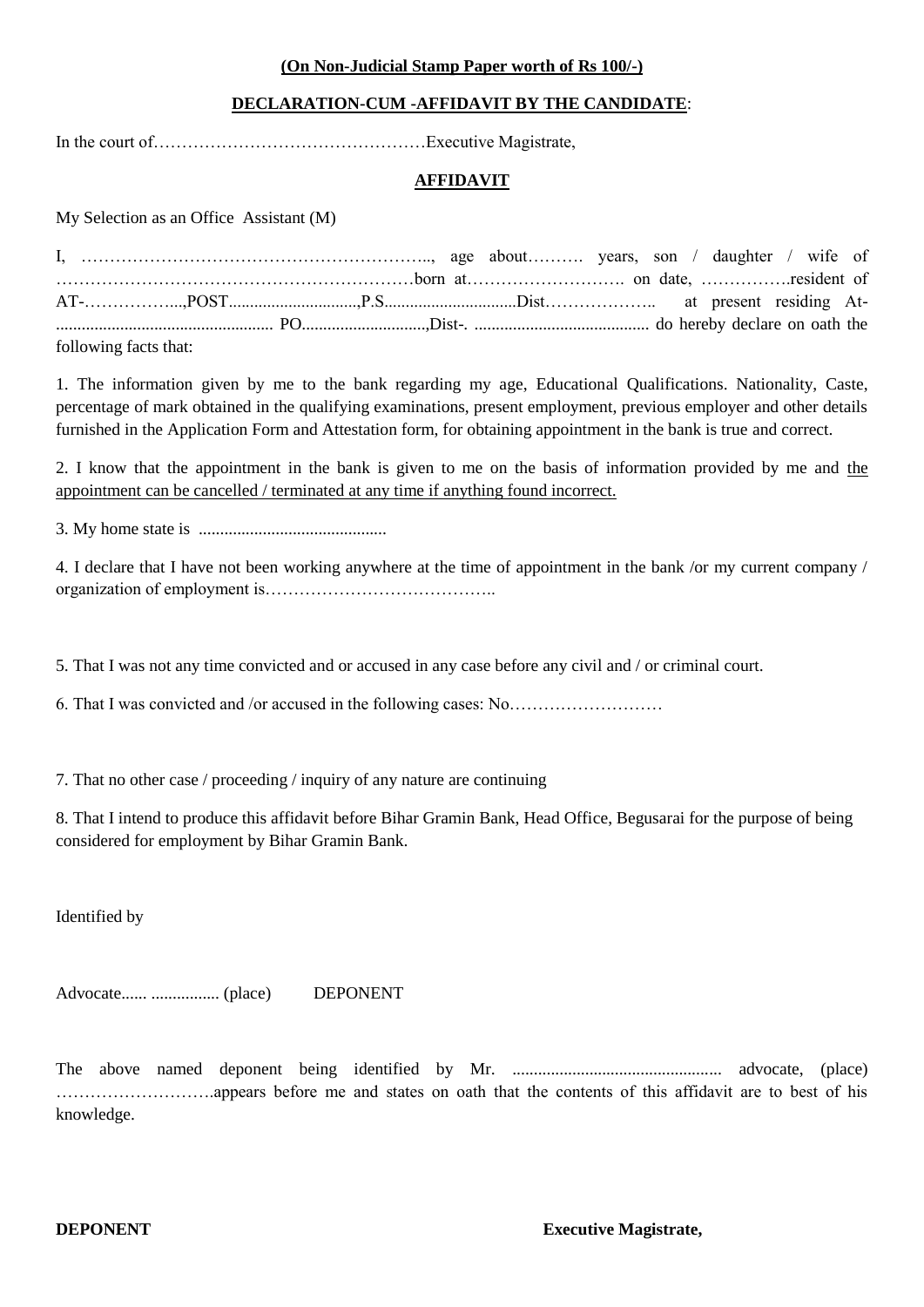#### SCHEDULE – I

[See regulation 5(4) (ii)]

#### **DECLARATION OF MARITAL STATUS**

| д, | Shri/ | Smt/ | Kum<br>the contract of the contract of the contract of |                   | S/O | W/O | d/O |
|----|-------|------|--------------------------------------------------------|-------------------|-----|-----|-----|
|    |       |      |                                                        | declare as under: |     |     |     |

(i) That I am unmarried/a widower/widow.

(ii) That I am married and have only one spouse living.

(iii) That I have entered into or contracted a marriage with a person having a spouse living. I may be granted exemption on the basis of ground given below. Application for grant of exemption is enclosed.

Ground:

2. I solemnly affirm that the above declaration is true and I understand that in the event of the declaration being found to be incorrect after my appointment, I shall be liable to be dismissed from service.

Date: Signature

Name: Name: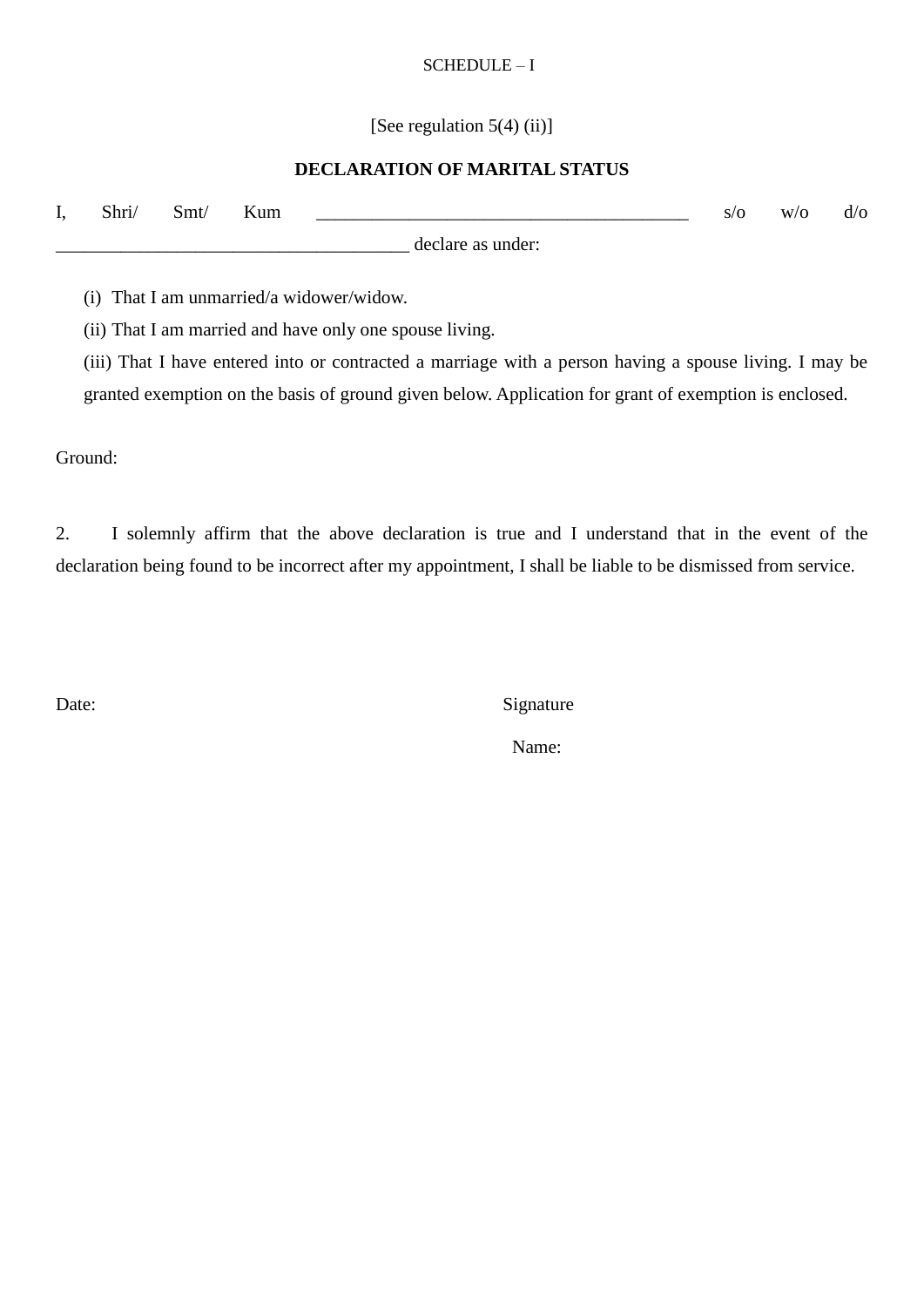#### SCHEDULE - II

#### (See regulation 19)

#### **DECLARATION OF FIDELITY AND SECRECY**

I, \_\_\_\_\_\_\_\_\_\_\_\_\_\_\_\_\_\_\_\_\_\_\_, do hereby declare that I will faithfully, truly and to the best of my skill and ability execute and perform the duties required of me as officer or employee of the Bihar Gramin Bank and which properly relate the office or position held by me in the said Bank.

I further declare that I will not divulge or allow to be divulged to any person not legally entitled thereto any information relating to the affairs of the said Bank or to the affairs of any person having any dealing with the said Bank and nor will I allow any such person to inspect or have access to any books or documents or electronic records belonging to or in possession of the said Bank and relating to the business of the said Bank or the business of any person having any dealing with the said Bank.

> Signature: Name in full: Designation: Office Assistant (M)

Place: Begusarai

Date:

#### **Signed before me(Bank's Officer)**

Signature:

Name in full:

Designation: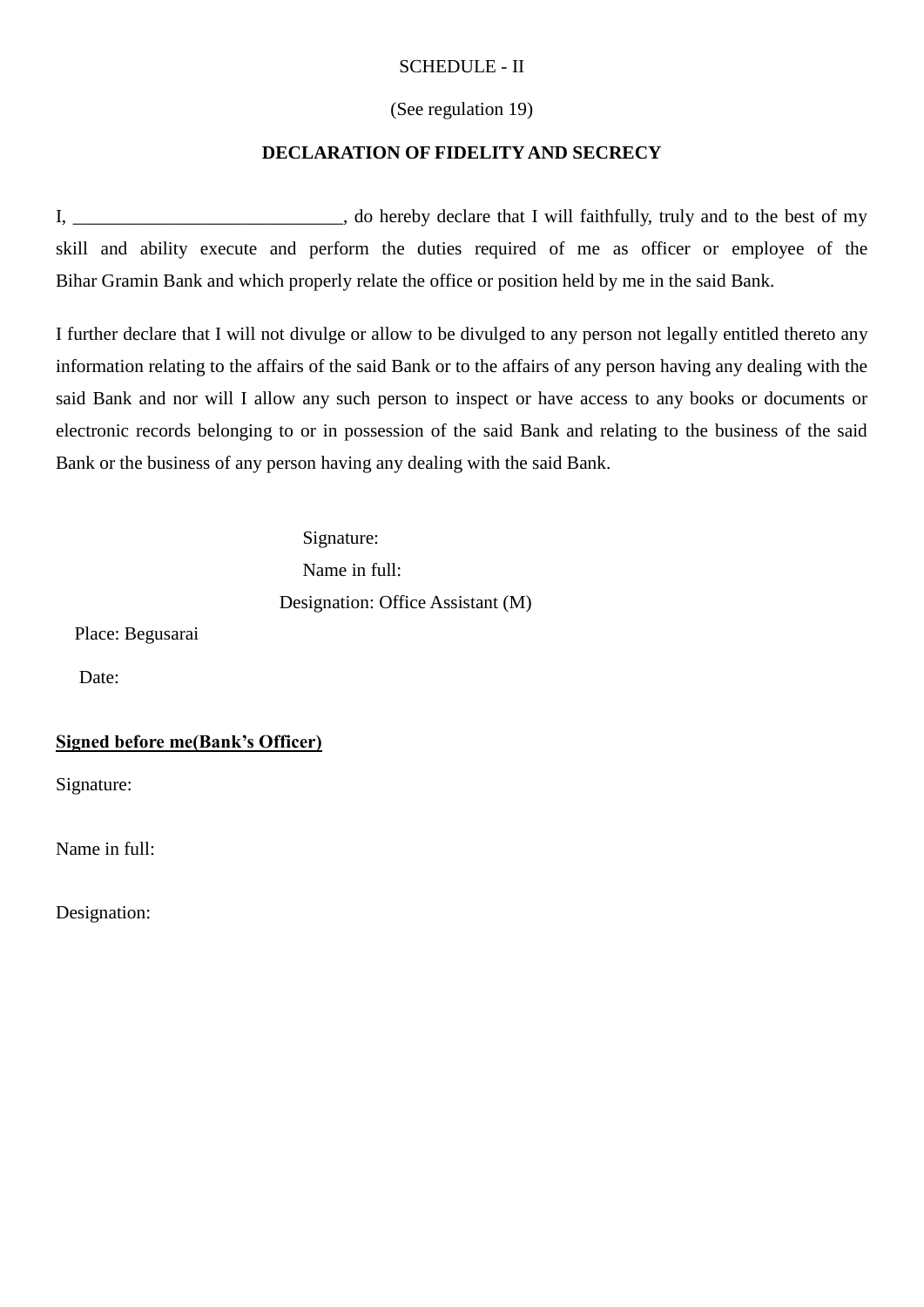#### SCHEDULE – III

#### (See regulation 73)

#### **DECLARATION OF DOMICILE**

Place:

Date:

I, the undersigned having been appointed in the service of the Bihar Gramin Bank hereby declare that ..................(Place) in.......................(District) is my place of domicile.

1. \* The above is my place of birth.

#### **"or"**

 \* The above is not my place of birth. My place of birth is...............(Place) in............................(District) but ........................(Place) has been declared as my place of domicile for the reasons given below.

.................................................................

.................................................................

………………………………………………………………………….

 Signature Name in full-

> Designation –Office Assistant (M) Nature of appointment-Permanent (On probation)

Date of appointment-  $\frac{1}{2}$  /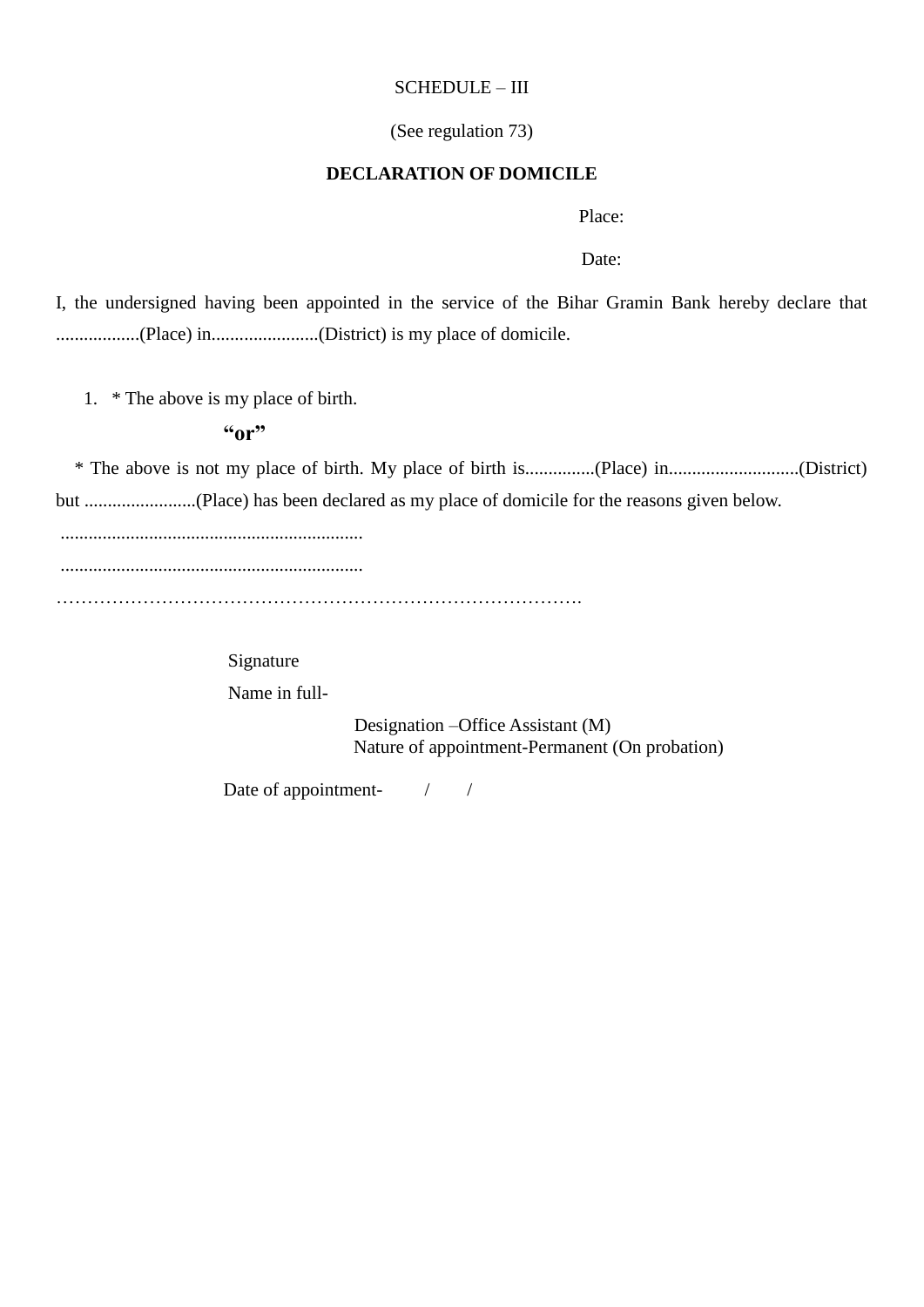#### **FORM –'A'**

## **Declaration to be bound by Bihar Gramin Bank (Officers & Employees) Service Regulations 2010 (Amended 2013)**

I hereby declare that I have read and understood Bihar Gramin Bank(Officers & Employees) Service Regulations 2010(amended 2013) and I hereby agree to be bound by the said regulations.

Name in Full:

Designation: Office Assistant (M)

Date of Appointment: 01.06.2015

Signature of Employee:

PLACE: Begusarai

DATE:

## **Signed before me**

Signature of witness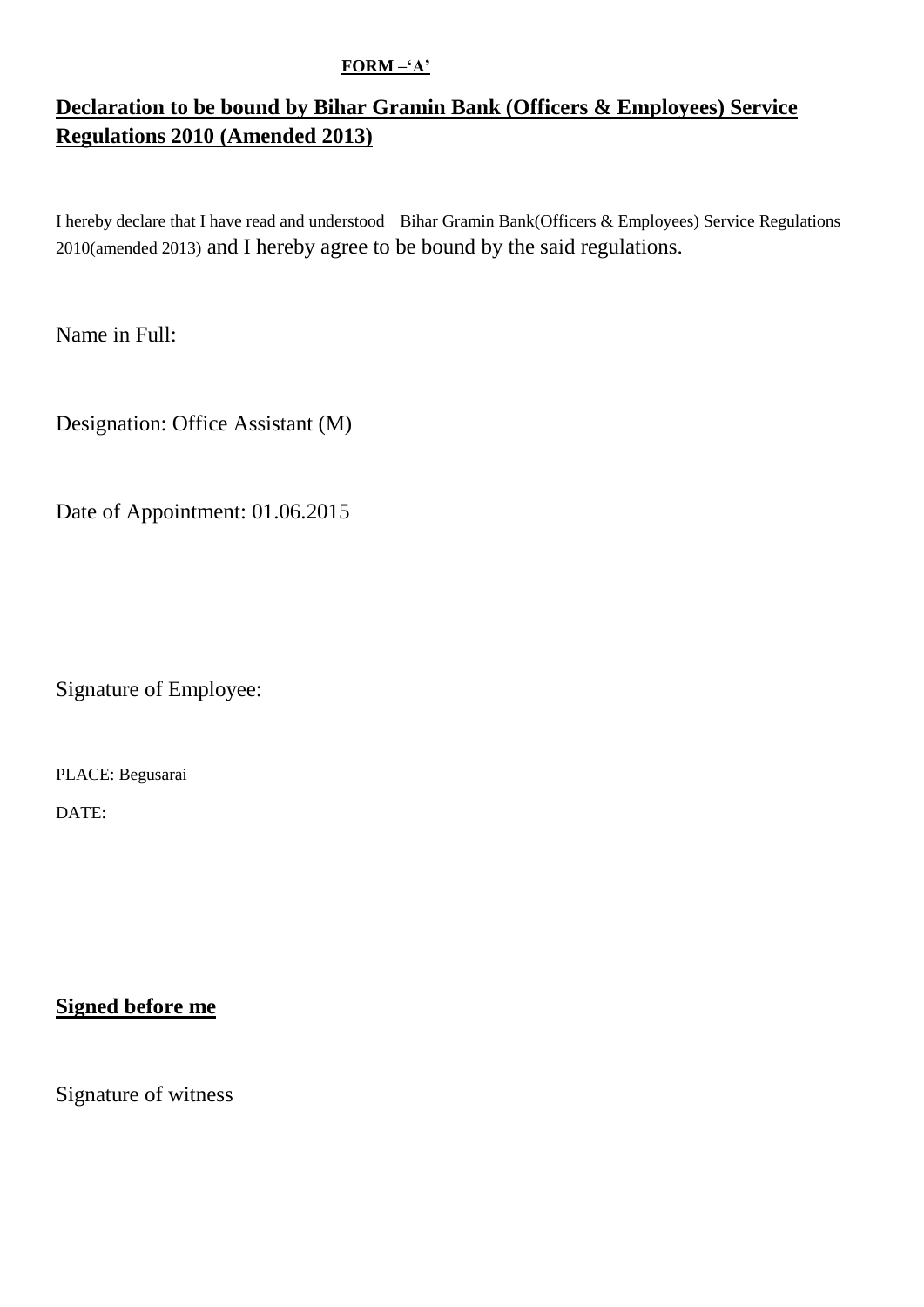## **The Chairman Head Office, Bihar Gramin Bank Gramin Bank Chowk, Begusarai**

Dear Sir,

## **Subject: Reporting for Joining as Office Assistant (M) in the Bank**

I, Shri/Smt/Miss son/daughter/wife of Shri \_\_\_\_\_\_\_\_\_\_\_\_\_\_\_\_\_\_\_\_\_\_\_\_\_\_\_\_ hereby acknowledge the receipt of your letter no.  $\text{dated}$   $\qquad \qquad$  for the post of  $\qquad \qquad$ agree to abide by the terms and conditions of the aforesaid letter.

Further, with reference to Bank's above offer letter and subsequent my acceptance to the terms & conditions as contained therein, I …………………

..................................................………………………….hereby report to the Bank on today dated ………........at 10:00 AM for completing joining formalities.

As per Bank's requirement I am submitting necessary certificates/documents as envisaged as in the above said Bank's offer letter.

I further declare that I am not engaged in any other employment, business, profession or vocation as on date of joining the services of this Bank.

I therefore, request you to kindly allow me to join the Bank.

## **My Specimen signature**

| <b>ENGLISH</b> |  |
|----------------|--|
| <b>HINDI</b>   |  |

Yours faithfully

(Full Signature)

| Name:        |              |
|--------------|--------------|
| (Contact No. |              |
| $C/O$ :      |              |
| At:          |              |
| Po:          |              |
| Via:         |              |
| Dist:        | PIN Code No: |